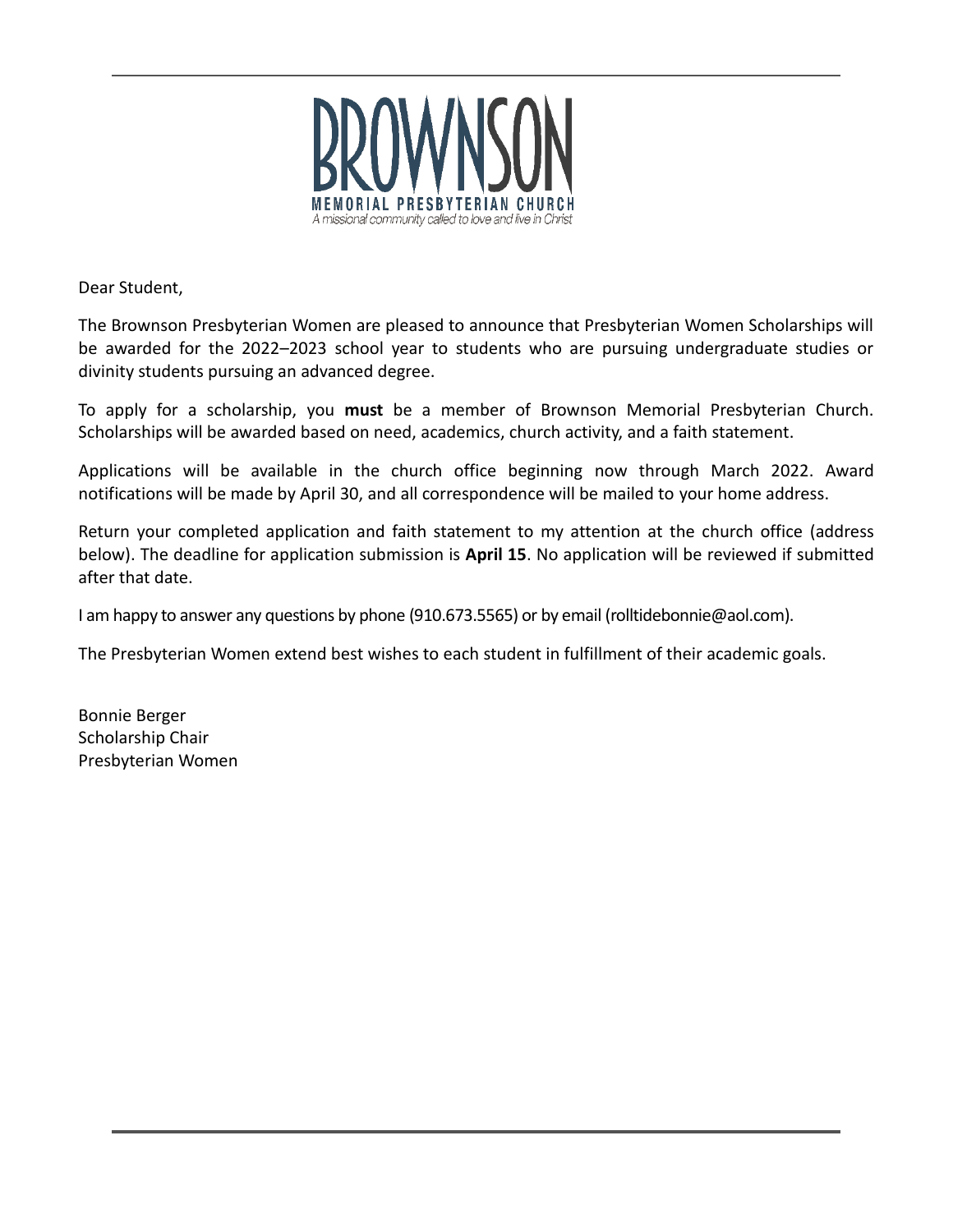## **BROWNSON PRESBYTERIAN WOMEN**

## **Scholarship Application**<br>Please use additional sheets, if needed.

| (Last)                                        | (First)                                                                                                                    |  |
|-----------------------------------------------|----------------------------------------------------------------------------------------------------------------------------|--|
|                                               |                                                                                                                            |  |
|                                               |                                                                                                                            |  |
|                                               |                                                                                                                            |  |
|                                               |                                                                                                                            |  |
|                                               |                                                                                                                            |  |
| Names of brothers and sisters (include ages): |                                                                                                                            |  |
|                                               | Year of high school graduation: _______________ Most recent GPA score: _____________Class rank: ______________             |  |
|                                               |                                                                                                                            |  |
|                                               |                                                                                                                            |  |
|                                               |                                                                                                                            |  |
|                                               | Address of College or University Financial Aid Office: Network and College and College or University Financial Aid Office: |  |
|                                               |                                                                                                                            |  |
| Activities (including athletics):             |                                                                                                                            |  |
|                                               |                                                                                                                            |  |
|                                               |                                                                                                                            |  |
|                                               |                                                                                                                            |  |
|                                               |                                                                                                                            |  |
|                                               |                                                                                                                            |  |
|                                               |                                                                                                                            |  |
| COMMUNITY: COMMUNITY:                         |                                                                                                                            |  |
|                                               |                                                                                                                            |  |
|                                               |                                                                                                                            |  |
|                                               |                                                                                                                            |  |
|                                               |                                                                                                                            |  |
|                                               |                                                                                                                            |  |